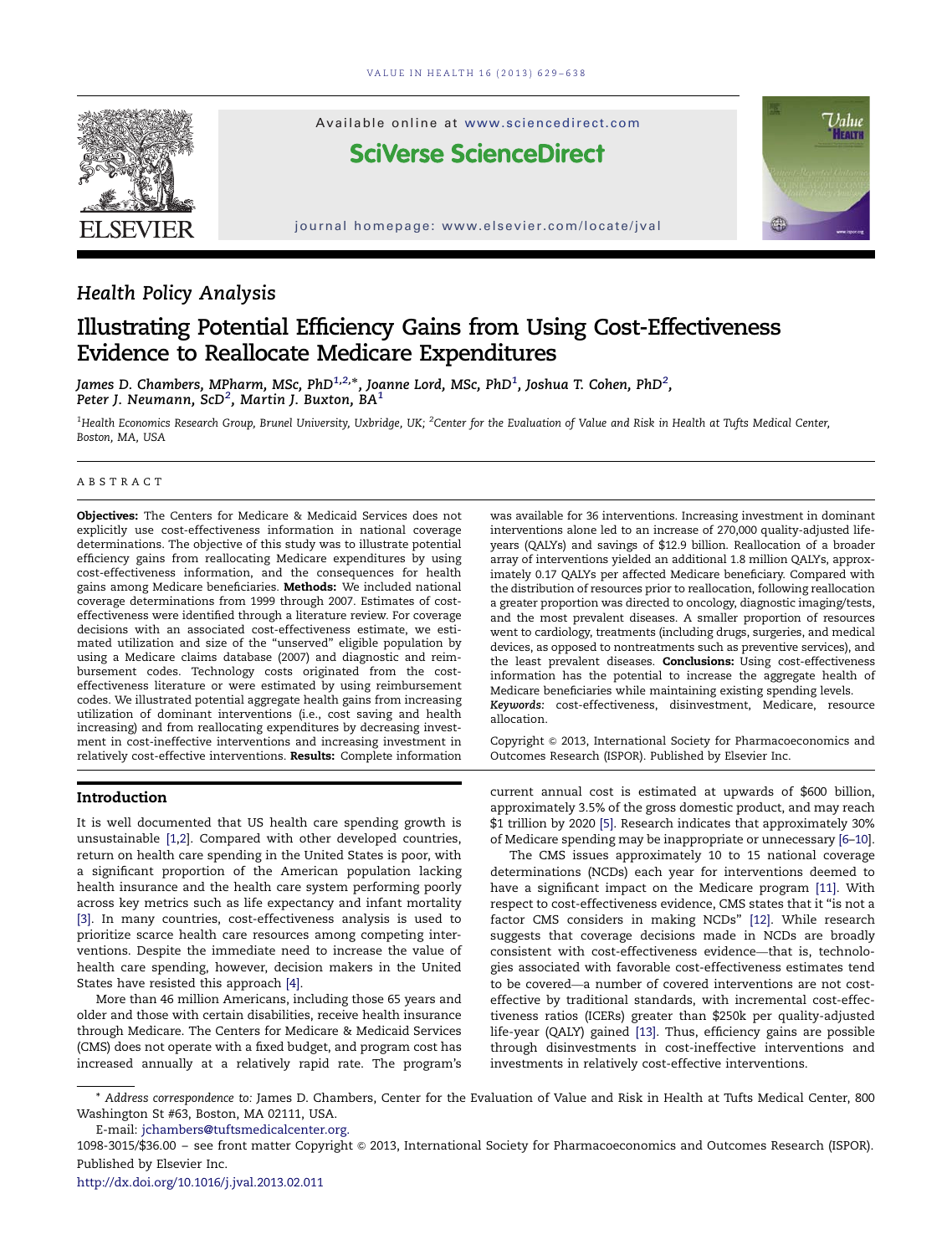The objective of this research was to estimate potential aggregate health gains from increasing utilization of dominant (i.e., cost-saving and health increasing) interventions, and from a hypothetical reallocation of expenditures among interventions subject to NCDs, through the use of a cost-effectiveness decision rule. We also sought to estimate the impact of reallocation on the distribution of expenditures across diseases and types of intervention. We acknowledge that this is an illustrative exercise, but we believe that it is important as the first of its kind to demonstrate the consequences of using cost-effectiveness information to inform resource allocation. We highlight the research challenges, particularly with regards to data limitations.

## Methods

### National Coverage Determinations

We created a database of NCDs issued by the CMS from 1999 through 2007. We excluded incomplete NCDs or those pertaining to minor coding or language changes, as well as those pertaining to off-label treatments, coverage in clinical trials, coverage with evidence development policies, or treatment facilities. Frequently, NCDs include multiple coverage decisions, often for different interventions or patient populations. Furthermore, on occasion coverage is permitted only for patient subgroups that meet certain conditions and restrictions. An entry was made in the database for each separate coverage decision implied within each NCD. We have previously used this database to evaluate factors that predict positive CMS coverage decisions for interventions [14].

### Reallocation of Expenditures

To facilitate our analysis, we limited our sample to NCDs in which we could find available estimates of: cost-effectiveness; incremental cost; cost of intervention and comparator in the first year of use; incremental health gain; number of Medicare beneficiaries currently receiving the intervention; and the size of the unserved patient population, that is, Medicare beneficiaries who were eligible for the intervention but did not receive it. Each parameter will be discussed further.

### Cost-Effectiveness

On occasion we were able to identify the cost-effectiveness estimate from CMS's decision memo, which comprises the agency's public communication about the NCD, including the evidence featured in its review. In the majority of the cases, we identified cost-effectiveness evidence through a literature search by using the PubMed database, the Tufts Medical Center Cost-Effectiveness Analysis Registry, the Health Economic Evaluations Database, and the National Health Service Economic Evaluation Database [15–18]. The findings of the literature search have been published elsewhere [13]. Most frequently, the reported ICER was in the form of a cost per QALY gained. On occasion, the ICER was presented in the form of a cost per life-year (LY) gained, and we adjusted incremental survival gain with a utility weight for Americans aged 65 to 69 years to create an estimate of incremental QALY gained [19]. This adjustment may underestimate the incremental QALY gain as only the years of life extended by the treatment (incremental LYs gained) are accounted for when adjusting for quality of life, not prior years of treatment during which patient quality of life may have been improved. In sensitivity analyses, we included cost-effectiveness studies that estimated the intervention to be ''dominant''—that is, more effective and less costly than the comparator—even if the study reported health outcome using disease-specific units, for example, tumors

detected, rather than QALYs or LYs. The majority of costeffectiveness studies were performed in a US health care system setting (26 of 34, 67%), and of those 63% (15 of 26) incorporated Medicare costs. Occasionally, a US study was unavailable and we included a non-US study. In these instances, we converted the ICER into US dollars by using purchasing power parities, and indexed to the year the coverage decision was made by using the health component of the consumer price index [20,21].

# Utilization Rate—Served and Unserved Population

We estimated intervention utilization rates by using a database of Medicare inpatient and outpatient claims [22]. We used International Classification of Diseases, Ninth Revision (ICD-9) diagnostic codes reported in the database to identify Medicare beneficiaries eligible for an intervention, as defined by the parameters of the NCD. The database also includes Common Procedural Terminology (CPT) codes used for physician reimbursement. We estimated utilization rates by calculating the number of beneficiaries who had matching relevant ICD-9 diagnostic and CPT codes. We estimated the size of the unserved eligible population by calculating the difference between the number of beneficiaries who were a match for both ICD-9 diagnostic and CPT codes and those who were a match solely with ICD-9 diagnostic codes.

# Incremental Cost Data

We extracted incremental cost data, that is, the net present value of future expenditures (the numerator of the ICER), from the included cost-effectiveness study, and when necessary adjusted it to 2007 USDs.

# Cost of Intervention and Comparator in First Year of Use

We included the cost of the intervention and the comparator in the first year of use when it was reported in the cost-effectiveness study (64% of cases). When not reported, we estimated the cost of the intervention and the comparator in the year following first use from Medicare and physician reimbursement codes (36% of cases). Pertinent reimbursement codes were identified from Medicare documentation, the included cost-effectiveness study, or the manufacturer's website. For interventions subject to noncoverage decisions, we obtained the relevant information from the cost-effectiveness study.

### Categorization of Interventions

To analyze the effect of the reallocation exercise on the distribution of expenditures, we categorized interventions with respect to disease (cardiology, oncology, and other), type of intervention (treatment, diagnostic, and other, i.e., education, preventative care, and mobility assistive equipment), and size of the eligible population  $(>1$  million beneficiaries, 50,000–1 million beneficiaries, and  $<$  50,000 beneficiaries).

### Reallocation of Expenditures

In the first analysis, we illustrated the effects of increasing the utilization of dominant interventions, while maintaining the existing utilization of nondominant interventions. That is, for dominant interventions we decreased by 50% the size of the unserved population, that is, Medicare beneficiaries who were eligible for the intervention but did not receive it. We assumed a 50% shift for the reallocation, reasoning that shifting all beneficiaries from one intervention to another would be infeasible in practice. To illustrate the possible range of aggregate health gains, we repeated this analysis by adjusting utilization by 10% and 90%, respectively.

In the second analysis, we reallocated existing resources by using an iterative process. First, we ranked interventions in order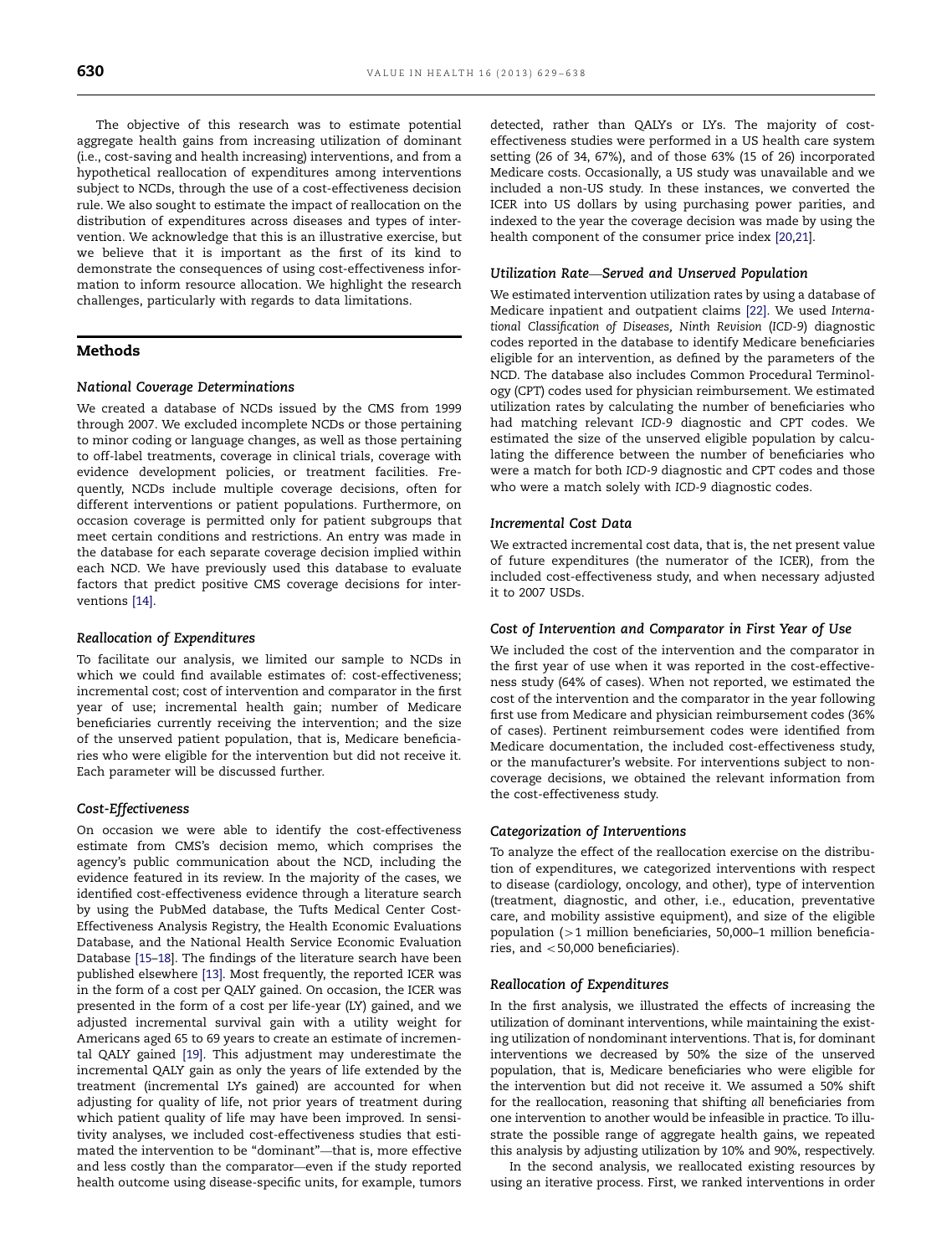of cost-effectiveness. Second, to generate resources for investment in more cost-effective interventions, we "disinvested" in the least cost-effective intervention. Disinvestment was achieved by reducing the existing utilization of the least cost-effective intervention by 50%. Third, with the resources generated from the disinvestment, we increased investment in the most cost-effective intervention. This was achieved by decreasing the size of the unserved eligible population by up to 50%. We continued this process by repeating the second and third steps, that is, disinvesting in the next least cost-effective intervention and investing in the next most cost-effective intervention, until no further reallocation of expenditures was possible and there was no net change in expenditure. We also repeated this analysis by adjusting utilization by 10% and 90%, respectively. Finally, we compared the existing and ''ideal'' distributions of resources across indications, types of technology, and conditions of different prevalence.

#### Assumptions

The reallocation exercise adhered to the assumptions necessary for the league table approach described by Johannesson and Weinstein [23]: perfect divisibility; that is, a partially implemented health care program will maintain the characteristics of the entire program; and constant returns to scale; that is, costs and effects are proportional to the scale of implementation. Our analysis required additional assumptions. First, all Medicare beneficiaries eligible for care, as defined by the parameters of the NCD, received an intervention. Second, the comparator included in the cost-effectiveness study was the alternative intervention received in all cases. Third, we ordered interventions by using the net present value of their total costs (including downstream costs) and assumed that for interventions with a high upfront cost, for example, surgeries, resources were available to fund that ''initial investment.''

## Results

Figure 1 shows the process by which we arrived at the final sample of interventions. Thirty-six of 64 interventions associated with an estimate of cost-effectiveness were included (Table 1). Twenty-six of the 28 excluded interventions were removed because of incomplete data, for which the most common reason was our inability to accurately identify the utilization rate for the intervention in the indicated patient population. For example, for ultrasound stimulation for nonunion fracture healing, no beneficiaries had a combination of the necessary ICD-9 codes, that is, ICD-9 code for nonunion fracture healing (733.82) and for fractures of the relevant bones (tibial [823], scaphoid [814], and radius [813]). We excluded two interventions because they were dominated by another intervention in the sample.

We included both positive and noncoverage decisions included in NCDs made from 1999 through 2007. Of the 36 coverage decisions, 29 (81%) were positive and 7 (19%) were noncoverage decisions. We included noncoverage decisions to maximize the sample size and to evaluate the consequences of reallocation when using cost-effectiveness evidence as the sole criterion for resource allocation. While our previous research has demonstrated that covered technologies tend to be more cost-effective than noncovered ones, this was not necessarily the case for the technologies included here [13]. Indeed, the least cost-effective technologies in our sample were covered, while noncovered technologies were typically associated with favorable ICERs (e.g., the noncovered intervention acupuncture for osteoarthritis had a reported ICER



Fig. 1 – Process of identifying final set of coverage decisions for analysis.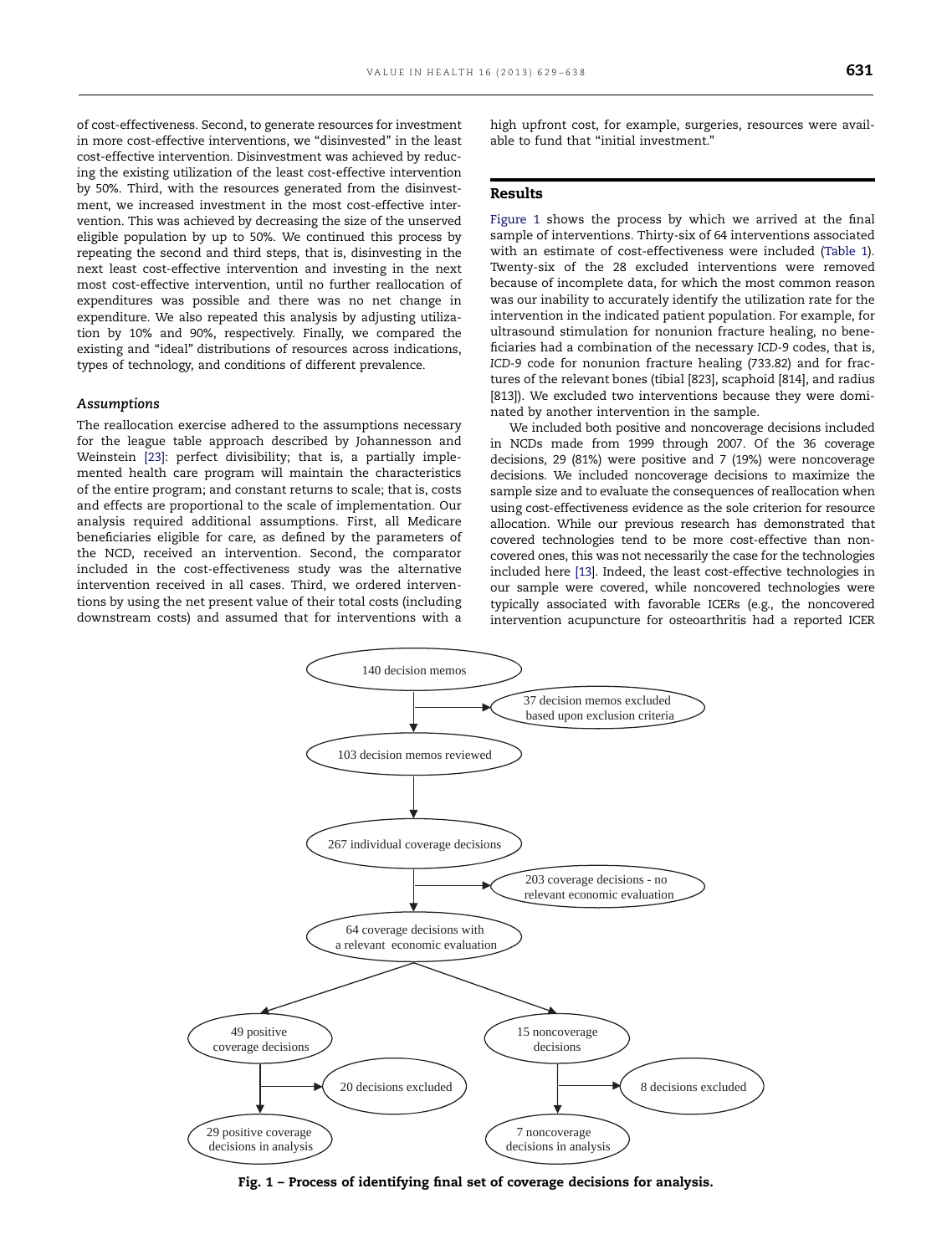| Table 1 - Interventions included in reallocation of expenditures.                  |                                                                                                                                                                  |                          |                                 |                                       |  |  |  |
|------------------------------------------------------------------------------------|------------------------------------------------------------------------------------------------------------------------------------------------------------------|--------------------------|---------------------------------|---------------------------------------|--|--|--|
| Intervention                                                                       | Population                                                                                                                                                       | Coverage<br>status       | Utilization (per annum)         |                                       |  |  |  |
|                                                                                    |                                                                                                                                                                  |                          | Received<br>Tx for<br>diagnosis | Eligible but<br>did NOT<br>receive tx |  |  |  |
| Ventricular assist devices                                                         | Destination therapy—patients with chronic end-<br>stage heart failure who meet specified criteria                                                                | Covered                  | 20                              | 1,474,400                             |  |  |  |
| Transmyocardial<br>revascularization                                               | Patients with severe angina (stable or unstable),<br>which has been found refractory to standard<br>medical therapy                                              | Covered                  | 40                              | 143,140                               |  |  |  |
| Liver transplantation<br>Ocular photodynamic therapy<br>with verteporfin           | Patients suffering from hepatitis B<br>Macular degeneration- predominately classic<br>subfoveal CNV lesions                                                      | Covered<br>Covered       | 40<br>1,200                     | 14,280<br>72,200                      |  |  |  |
| Lung volume reduction surgery<br>Implantable cardioverter<br>defibrillators (ICDs) | Severe upper-lobe emphysema<br>Patients with documented familial or inherited<br>conditions with a high risk of life-threatening<br>ventricular tachyarrhythmias | Covered<br>Covered       | 120<br>28,180                   | 109,060<br>1,276,880                  |  |  |  |
| Pancreas transplantation                                                           | Pancreas transplants—patients who meet the<br>specified criteria (type 1 diabetes etc.)                                                                          | Covered                  | 720                             | 67,200                                |  |  |  |
| Positron emission tomography                                                       | Esophageal cancer                                                                                                                                                | Covered                  | 200                             | 80,200                                |  |  |  |
| ICDs                                                                               | NIDCM, documented prior MI, class II and III heart<br>failure                                                                                                    | Covered                  | $\mathbf 0$                     | 3,240                                 |  |  |  |
| Deep brain stimulation                                                             | Parkinson's disease                                                                                                                                              | Covered                  | 39,860                          | 687,940                               |  |  |  |
| ICDs<br>Autologous stem cell<br>transplantation (AuSCT)                            | Documented sustained ventricular tachyarrhythmia<br>Patients suffering from multiple myeloma                                                                     | Covered<br>Covered       | 28,040<br>80                    | 931,020<br>1,520                      |  |  |  |
| Acupuncture<br>Lumbar artificial disc                                              | Osteoarthritis<br>Back pain                                                                                                                                      | Noncovered<br>Noncovered | $\mathbf 0$<br>$\mathbf 0$      | 744,860<br>140,700                    |  |  |  |
| replacement                                                                        |                                                                                                                                                                  |                          |                                 |                                       |  |  |  |
| Laparoscopic adjustable gastric<br>banding (LAGB)—bariatric<br>surgery             | Treatment of morbid obesity                                                                                                                                      | Covered                  | 6,600                           | 5,976,900                             |  |  |  |
| Cochlear implantation<br>Hyperbaric oxygen therapy                                 | Postlingually hearing impaired patients<br>Hypoxic wounds and diabetic wounds of the lower<br>extremities—diabetic wounds of the lower<br>extremities            | Covered<br>Covered       | 1,120<br>43,800                 | 31,220<br>1,196,800                   |  |  |  |
| Electrical bioimpedance for<br>cardiac output monitoring                           | Hypertension                                                                                                                                                     | Noncovered               | $\mathbf 0$                     | 1,429,060                             |  |  |  |
| External counterpulsation (ECP)<br>therapy                                         | Various cardiac conditions                                                                                                                                       | Noncovered               | $\mathbf{0}$                    | 5,018,500                             |  |  |  |
| Positron emission tomography                                                       | Head and neck cancers                                                                                                                                            | Covered                  | 800                             | 575,200                               |  |  |  |
| Screening immunoassay fecal-<br>occult blood test-hemoccult II                     | Screening for colon cancer                                                                                                                                       | Covered                  | 56,400                          | 476,800                               |  |  |  |
| Ultrasound image guidance<br>Foot care                                             | Breast cancer—breast biopsy<br>Diabetic peripheral neuropathy with loss of<br>protective sensation                                                               | Covered<br>Covered       | 49,600<br>400                   | 1,937,000<br>473,200                  |  |  |  |
| Cardiac rehabilitation programs                                                    | Acute MI                                                                                                                                                         | Covered                  | 46,400                          | 153,800                               |  |  |  |
| Cardiac rehabilitation programs                                                    | Percutaneous transluminal coronary angioplasty                                                                                                                   | Covered                  | 152,400                         | 479,000                               |  |  |  |
| Positron emission tomography<br>(FDG)                                              | Breast cancer-initial staging of axillary lymph<br>nodes                                                                                                         | Noncovered               | $\mathsf{O}\xspace$             | 1,257,240                             |  |  |  |
| Positron emission tomography<br>Positron emission tomography<br>(FDG)              | Lung cancer (non-small cell)<br>Breast cancer—staging and restaging                                                                                              | Covered<br>Covered       | 3,000<br>2,400                  | 835,400<br>1,948,800                  |  |  |  |
| Ambulatory BP monitoring                                                           | White coat hypertension                                                                                                                                          | Covered                  | 1,800                           | 249,000                               |  |  |  |
| Positron emission tomography<br>(FDG)                                              | Colorectal cancer                                                                                                                                                | Covered                  | 800                             | 604,200                               |  |  |  |
| Positron emission tomography<br>(FDG)                                              | Melanoma                                                                                                                                                         | Covered                  | 600                             | 388,000                               |  |  |  |
| Cryosurgery ablation                                                               | Primary treatment for clinically localized prostate<br>cancer (stages T1–T3)                                                                                     | Covered                  | 5,000                           | 1,383,600                             |  |  |  |
| Positron emission tomography<br>(FDG)                                              | Ovarian cancer                                                                                                                                                   | Noncovered               | $\boldsymbol{0}$                | 230,500                               |  |  |  |
| Warm-up wound therapy aka<br>noncontact normothermic<br>wound therapy (NNWT)       | Stage III and IV ulcers                                                                                                                                          | Noncovered               | $\boldsymbol{0}$                | 1,119,120                             |  |  |  |
| Intravenous immune globulin<br>Intravenous immune globulin                         | Bullous pemphigoid<br>Pemphigus vulgaris                                                                                                                         | Covered<br>Covered       | 200<br>200                      | 8,200<br>3,400                        |  |  |  |

BP, blood pressure; CNV, choroidal neovascularisation; FDG, fludeoxyglucose (18F); ICER, incremental cost-effectiveness ratio; MI, myocardial infarction; NA, not applicable/available; NIDCM, nonischemic dilated cardiomyopathy; QALY, quality-adjusted life-years; Tx, most effective therapeutic option.

- Reallocation through disinvestment in less cost-effective interventions by 50%, and investment in relatively cost-effective interventions by decreasing the size of the unserved eligible population by up to 50%.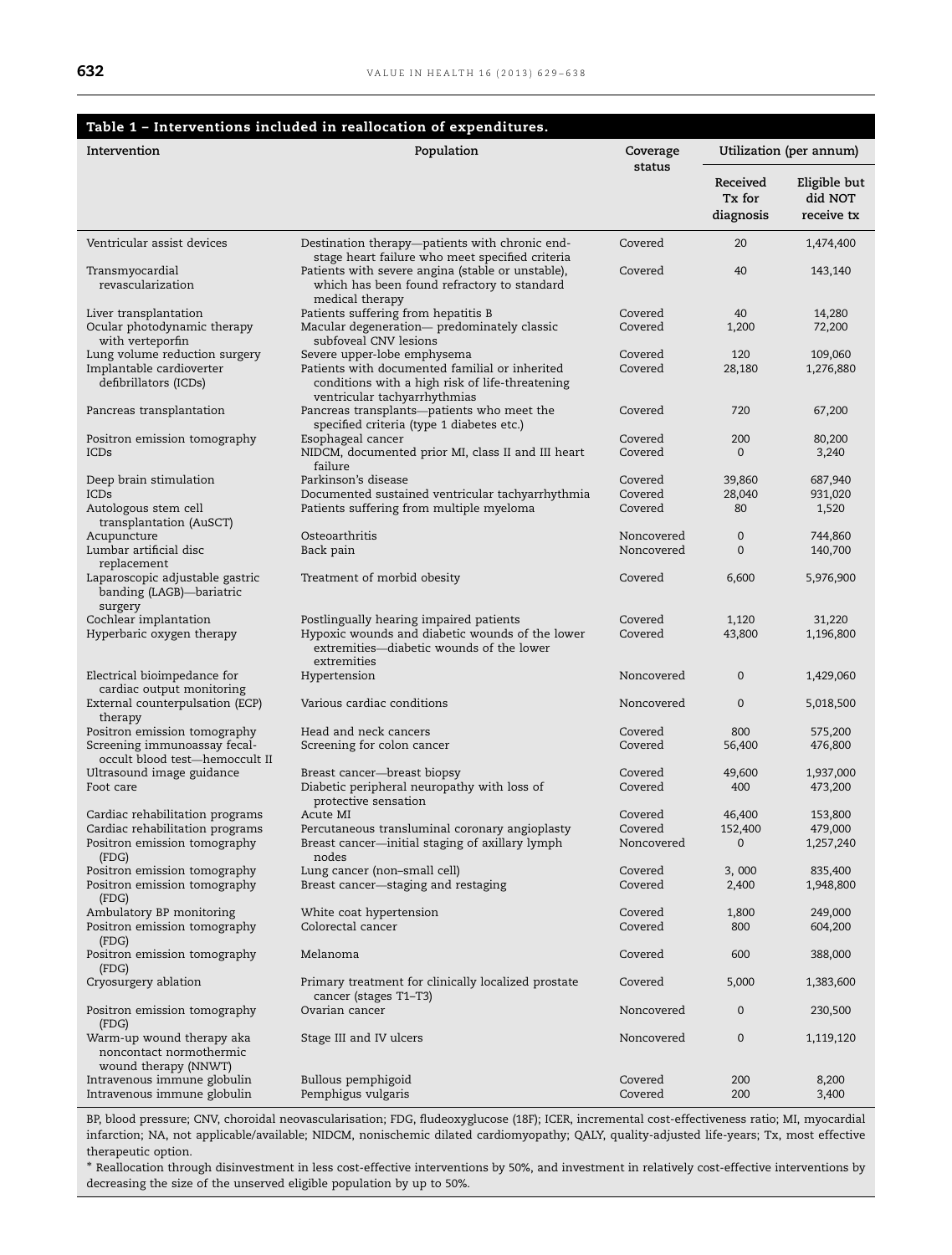| Table 1 - continued               |                                 |                                                  |                                   |                                                                |                                                 |                                                     |  |
|-----------------------------------|---------------------------------|--------------------------------------------------|-----------------------------------|----------------------------------------------------------------|-------------------------------------------------|-----------------------------------------------------|--|
| Cost-effectiveness                |                                 | Costs in year following<br>first use             |                                   | Spending on intervention                                       |                                                 |                                                     |  |
| Inc. cost<br>( \$ )               | Inc.<br>QALY                    | ICER $($ \$)                                     | Cost of<br>intervention<br>( \$ ) | Cost of<br>comparator<br>( \$ )                                | Existing spending<br>(million) $(3.s.f)$ $(\$)$ | Reallocated spending*<br>$(million)$ (3.s.f) $(\$)$ |  |
| 416,545                           | 0.42                            | 986,630                                          | 331,878                           | 65,177                                                         | 9.63                                            | 4.82<br>0.511                                       |  |
| 19,777                            | 0.04                            | 489,417                                          | 18,123                            | 4,086                                                          | 1.02                                            |                                                     |  |
| 150,967<br>14,504                 | 0.74<br>0.03                    | 204,186<br>195,566                               | 117,624<br>9,570                  | 8,558<br>$\mathbf 0$                                           | 10.9<br>18.7                                    | 5.45<br>9.36                                        |  |
| 60,243<br>21,102                  | 0.50<br>$0.16*$                 | 120,460<br>99,782                                | 87,905<br>92,783                  | 28,727<br>65,846                                               | 16.3<br>3,610                                   | 8.17<br>1,800                                       |  |
| 198,351                           | 2.20                            | 90,159                                           | 227,788                           | 4,218                                                          | 267                                             | 134                                                 |  |
| 5,598<br>77,113                   | 0.07<br>1.01                    | 81,485<br>76,244                                 | 4,192<br>37,474                   | 1,438<br>7,090                                                 | 12.0<br>$\mathbf 0$                             | 6.00<br>0                                           |  |
| 47,121<br>34,375<br>83,123        | 0.72<br>$0.65*$<br>$1.69*$      | 65,970<br>39,971<br>37,275                       | 53,853<br>101,310<br>2,396        | 5,988<br>73,912<br>106                                         | 24,300<br>4,360<br>6.96                         | 12,100<br>2,180<br>3.48                             |  |
| 536<br>7,625<br>8,100             | 0.02<br>0.39<br>0.45            | 20,383<br>18,939<br>18,028                       | 97<br>25,986<br>3,366             | $\mathsf{O}\xspace$<br>16,547<br>142                           | $\pmb{0}$<br>$\mathbf 0$<br>53.5                | 0<br>$\overline{0}$<br>10,300                       |  |
| 41,520                            | 3.80                            | 11,653                                           | 26,748                            | $\pmb{0}$                                                      | 46.5                                            | 695                                                 |  |
| 1,771                             | 0.27                            | 6,649                                            | 524                               | $\pmb{0}$                                                      | 394                                             | 5,770                                               |  |
| 314<br>820<br>1,425               | 0.05<br>0.26<br>0.44<br>$0.13*$ | 6,408<br>3,264<br>3,224                          | 628<br>5,343<br>6,022             | 515<br>$\mathbf 0$<br>4,597                                    | $\pmb{0}$<br>$\mathbf{0}$<br>4.82               | 17,000<br>2,060<br>1,740                            |  |
| 400<br>$-358$                     | NA                              | 1,318<br>Dominates                               | 5<br>613                          | $\mathbf 0$<br>972                                             | 22.6<br>30.4                                    | 118<br>624                                          |  |
| $-386$<br>$-470$<br>$-470$<br>609 | 0.05<br>0.60<br>0.60<br>NA      | Dominates<br>Dominates<br>Dominates<br>Dominates | 207<br>69<br>69<br>901            | $\pmb{0}$<br>$\mathsf{O}\xspace$<br>$\mathbf 0$<br>$\mathbf 0$ | 2.26<br>803<br>2,560<br>$\mathbf 0$             | 1,340<br>2,130<br>6,580<br>2,680                    |  |
| $-698$<br>$-759$                  | NA<br>NA                        | Dominates<br>Dominates                           | 2,038<br>953                      | 2,736<br>$\mathbf{0}$                                          | 6.11<br>22.2                                    | 857<br>9,050                                        |  |
| $-915$<br>$-892$                  | NA<br>$_{\rm NA}$               | Dominates<br>Dominates                           | 110<br>2,038                      | 14<br>2,929                                                    | 16.7<br>1.63                                    | 1,170<br>617                                        |  |
| $-906$                            | $_{\rm NA}$                     | Dominates                                        | 2,038                             | 2,943                                                          | 1.22                                            | 396                                                 |  |
| $-2,189$                          | $_{\rm NA}$                     | Dominates                                        | 6,017                             | 8,206                                                          | 30.1                                            | 4,190                                               |  |
| $-3,467$                          | $_{\rm NA}$                     | Dominates                                        | 2,956                             | $\pmb{0}$                                                      | $\pmb{0}$                                       | 341                                                 |  |
| $-14,706$                         | 0.12                            | Dominates                                        | 5,753                             | 8,431                                                          | $\pmb{0}$                                       | 3,810                                               |  |
| $-157,773$<br>$-217,840$          | NA<br>$_{\rm NA}$               | Dominates<br>Dominates                           | 44,613<br>102,656                 | 105,321<br>165,777                                             | 18.2<br>47.4                                    | 391<br>450                                          |  |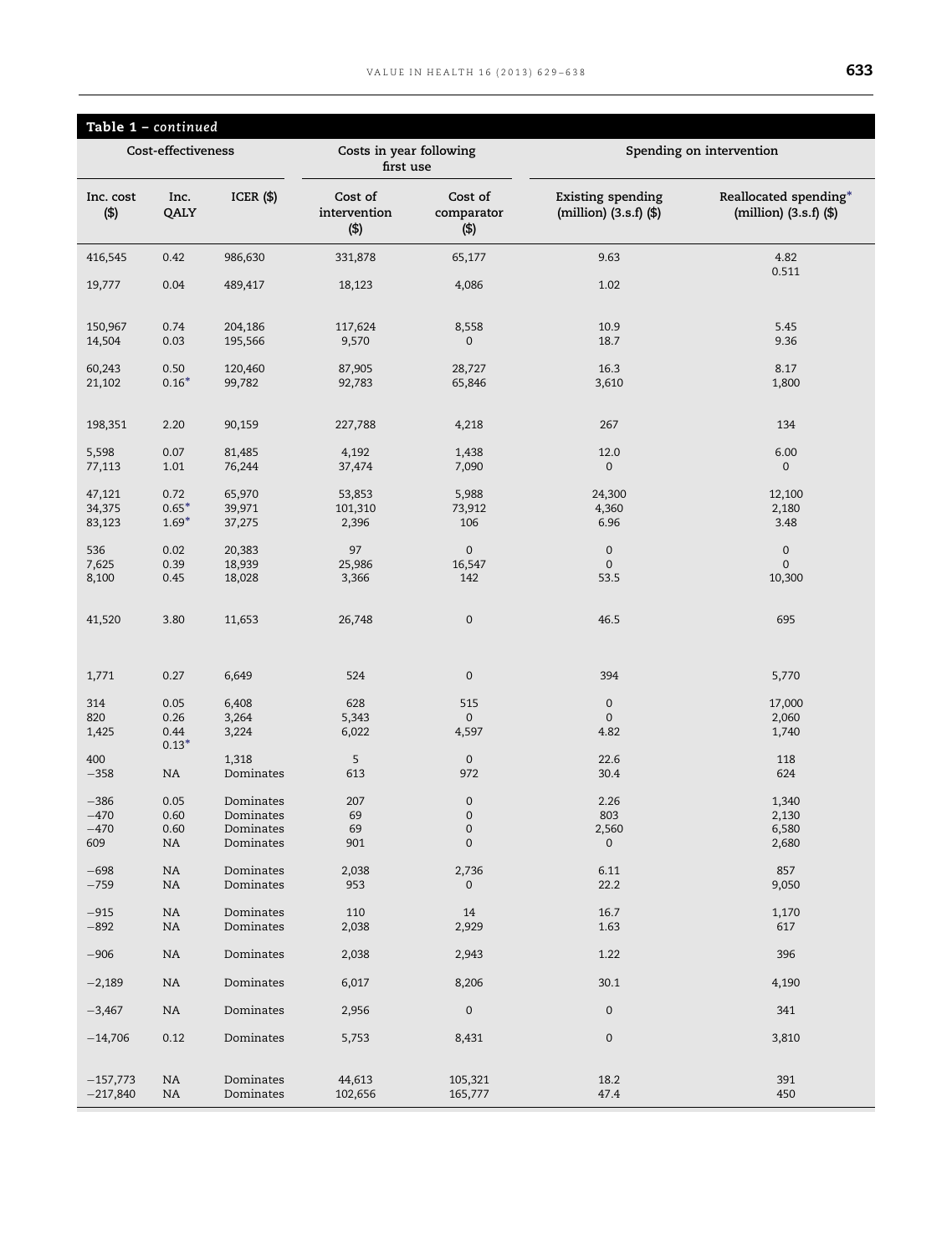| Table 2 – Estimated gains in aggregate health and cost-savings. |                                                                                                   |                                               |                                     |                                                                                            |                                                   |                                 |  |
|-----------------------------------------------------------------|---------------------------------------------------------------------------------------------------|-----------------------------------------------|-------------------------------------|--------------------------------------------------------------------------------------------|---------------------------------------------------|---------------------------------|--|
| Reallocation                                                    | Net present value of future commitments                                                           |                                               |                                     | Year following first use of the intervention                                               |                                                   |                                 |  |
|                                                                 | Additional<br>beneficiaries<br>receiving most<br>effective intervention<br>$(millions)$ $(3.s.f)$ | Cost savings<br>$(millions)$ $(3.s.f)$ $(\$)$ | QALY gain<br>$(millions)$ $(3.s.f)$ | Additional beneficiaries<br>receiving most effective<br>intervention (millions)<br>(3.s.f) | Cost savings<br>$(millions)$ $(3.s.f)$<br>$(\$\)$ | QALY gain (millions)<br>(3.s.f) |  |
| All interventions (all health<br>outcome units)                 |                                                                                                   |                                               |                                     |                                                                                            |                                                   |                                 |  |
| Increased utilization of<br>dominant interventions*             | $5.54$ (1.11 - 9.96)                                                                              | 13,000 (2,590 - 23,300)                       | $0.269(0.0538 - 0.484)$             | $5.54(1.11-9.96)$                                                                          | 2,540 (507-4,560)                                 | $0.269(0.0538 - 0.484)$         |  |
| Reallocation of expenditures <sup>†</sup>                       | $11.1 (2.22 - 20.0)$                                                                              | <b>NA</b>                                     | $1.86(0.373 - 3.35)$                | $6.73(1.35-12.1)$                                                                          | <b>NA</b>                                         | $0.580(0.116 - 1.04)$           |  |
| Interventions with QALY data                                    |                                                                                                   |                                               |                                     |                                                                                            |                                                   |                                 |  |
| Increased utilization of<br>dominant interventions*             | $1.11(0.223 - 2.00)$                                                                              | 8,470 (1,690 - 15,200)                        | $0.269$ (0.0538 - 0.484)            | $1.11(0.222 - 2.00)$                                                                       | 1,430 (286 - 2,570)                               | $0.269(0.0538 - 0.484)$         |  |
| Reallocation of expenditures <sup>†</sup>                       | $6.14(1.23 - 11.1)$                                                                               | <b>NA</b>                                     | $1.61(0.323 - 2.91)$                | 2.10 (0.420-3.78)                                                                          | NA                                                | $0.527$ (0.105-0.949)           |  |

NA, not applicable/available; QALY, quality-adjusted life-year; 3.s.f, three significant figures.

- Increased utilization of dominant interventions through decreasing the size of the unserved population, i.e., Medicare beneficiaries who were eligible for the intervention but who did not receive it, by 50% (10%–90%).

 $^{\dagger}$  Reallocation through disinvestment in less cost-effective interventions, achieved by decreasing the utilization of the intervention by 50% (10%–90%) and investment in relatively cost-effective interventions, achieved by decreasing the size of the unserved eligible population, i.e., Medicare beneficiaries who were eligible for the intervention but who did not receive it, by up to 50% (10%–90%).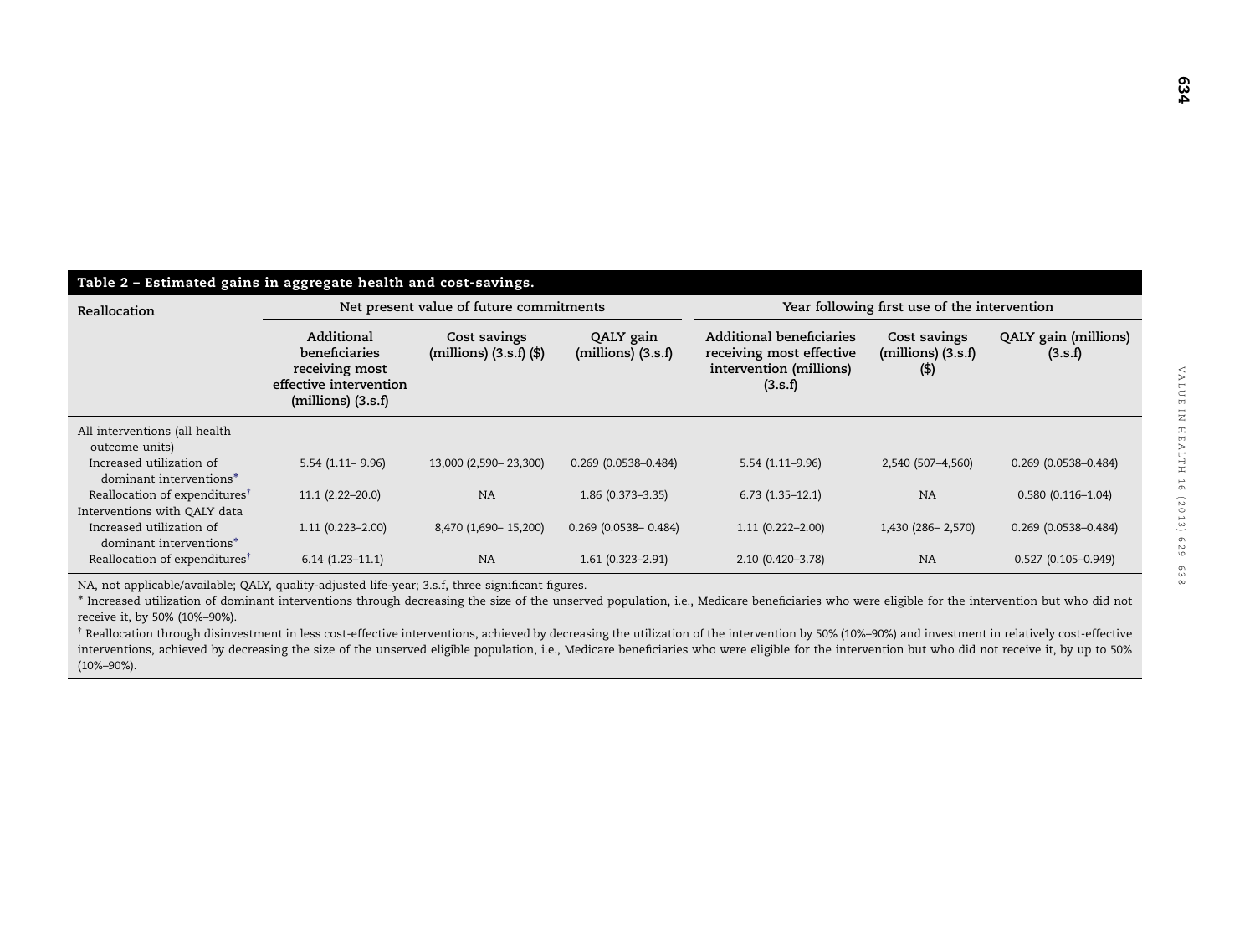of \$18,383) (Table 1). Prior to reallocation, 470,000 beneficiaries received the most effective of the interventions included in the cost-effectiveness analysis, at a cost of approximately \$8 billion. Notably, the most cost-ineffective interventions were already in general used least frequently, with interventions associated with ICERs greater than \$100,000 per QALY associated with negligible

utilization rates (Table 1). For the first analysis, increasing utilization of dominant interventions had a substantial impact on aggregate health gain and cost-savings. When we considered the net present value of future commitments, and included dominant interventions without an estimate of incremental QALY gain, increasing the utilization of dominant interventions while maintaining the existing utilization of interventions associated with a positive ICER resulted in an additional 5.5 million beneficiaries receiving the most effective intervention, an additional 0.27 million QALYs gained, and approximately \$12.9 billion of cost-savings (Table 2).

For the second analysis, when we considered the net present value of future commitments and included dominant interventions without an estimate of incremental QALY gain, reallocation of expenditures resulted in an additional 11.1 million beneficiaries receiving the most effective intervention (Table 2). This corresponded to an additional 1.86 million QALYs, approximately 0.17 QALYs per beneficiary affected by the reallocation. The ICER of the marginal technology, that is, the least cost-effective intervention for which utilization was increased, was approximately \$18,000 per QALY (bariatric surgery for the treatment of morbid obesity). When we reallocated expenditures in the year following the first use of the intervention, the findings were similar, although the magnitude of changes was smaller. The ICER of the marginal technology was approximately \$3,300 per QALY (external counterpulsation therapy).

When we considered only interventions with an available estimate of incremental QALY gain, 25 interventions were

included in the reallocation. Findings were broadly consistent with the analysis including interventions without a QALY gain estimate, although the magnitude of gain was smaller (Table 2).

The reallocation had a notable impact on the distribution of expenditures across diseases (Table 3). Following reallocation, a greater proportion of expenditures was directed to beneficiaries receiving an oncology-related intervention (approximately 43%), for example, positron emission tomography for various cancers. In contrast, a decreased proportion was directed to those receiving a cardiology-related intervention (approximately 34%), for example, implantable cardioverter defibrillators. Furthermore, a decreased proportion was directed to interventions categorized as other (approximately 24%), for example, warm-up wound therapy for ulcers. With respect to intervention type, following reallocation the proportion of beneficiaries receiving an intervention categorized as treatment, for example, ocular photodynamic therapy with verteporfin for macular degeneration, or diagnostic, for example, screening immunoassay fecal-occult blood test for colorectal cancer, increased (approximately 50% and 44%, respectively), while the proportion of beneficiaries receiving interventions categorized as other, for example, foot care for diabetic peripheral neuropathy with loss of protective sensation, decreased (approximately 7%). Following reallocation, a much greater proportion of expenditures was directed to beneficiaries receiving interventions with an eligible population of more than 1 million beneficiaries (approximately 78%), for example, external counterpulsation therapy, while a decreased proportion was directed to beneficiaries receiving an intervention with an eligible population of 50,000 to 1 million beneficiaries (approximately 22%), for example, cardiac rehabilitation programs for acute myocardial infarction and percutaneous transluminal coronary angioplasty, and less than 50,000 beneficiaries (0.2%), for example, intravenous immune globulin for bullous pemphigoid, respectively.

| Table 3 - Distribution of resources before and after reallocation* of expenditures. |                                                                         |                        |                                                                                        |                        |  |  |  |
|-------------------------------------------------------------------------------------|-------------------------------------------------------------------------|------------------------|----------------------------------------------------------------------------------------|------------------------|--|--|--|
|                                                                                     | Prior to reallocation                                                   |                        | Following reallocation                                                                 |                        |  |  |  |
|                                                                                     | Beneficiaries receiving most<br>effective therapeutic option<br>(3.s.f) | Distribution<br>$(\%)$ | Beneficiaries receiving most<br>effective therapeutic option<br>$(millions)$ $(3.s.f)$ | Distribution<br>$(\%)$ |  |  |  |
| Disease area                                                                        |                                                                         |                        |                                                                                        |                        |  |  |  |
| Cardiology                                                                          | 256,880                                                                 | 54.7                   | 3.89                                                                                   | 33.6                   |  |  |  |
| Oncology                                                                            | 118,880                                                                 | 25.5                   | 4.94                                                                                   | 42.6                   |  |  |  |
| Other disease                                                                       | 94,260                                                                  | 20.1                   | 2.76                                                                                   | 23.8                   |  |  |  |
| area                                                                                |                                                                         |                        |                                                                                        |                        |  |  |  |
| Type of                                                                             |                                                                         |                        |                                                                                        |                        |  |  |  |
| intervention                                                                        |                                                                         |                        |                                                                                        |                        |  |  |  |
| Treatment                                                                           | 155,220                                                                 | 33.0                   | 5.75                                                                                   | 49.7                   |  |  |  |
| Diagnostic                                                                          | 115,600                                                                 | 24.6                   | 5.08                                                                                   | 43.8                   |  |  |  |
| Other type of                                                                       | 199,200                                                                 | 42.4                   | 0.752                                                                                  | 6.5                    |  |  |  |
| intervention                                                                        |                                                                         |                        |                                                                                        |                        |  |  |  |
| Size of untreated                                                                   |                                                                         |                        |                                                                                        |                        |  |  |  |
| patient                                                                             |                                                                         |                        |                                                                                        |                        |  |  |  |
| population                                                                          |                                                                         |                        |                                                                                        |                        |  |  |  |
| Large                                                                               | 135,600                                                                 | 28.8                   | 9.03                                                                                   | 78.0                   |  |  |  |
| Medium                                                                              | 332,780                                                                 | 70.8                   | 2.53                                                                                   | 21.8                   |  |  |  |
| Small                                                                               | 1,640                                                                   | 0.3                    | 0.0230                                                                                 | 0.2                    |  |  |  |

3.s.f, three significant figures.

- Reallocation through disinvestment in less cost-effective interventions, achieved by decreasing the utilization of the intervention by 50% (10%–90%), and investment in relatively cost-effective interventions, achieved by decreasing the size of the unserved eligible population, i.e., Medicare beneficiaries who were eligible for the intervention but who did not receive it, by up to 50% (10%–90%).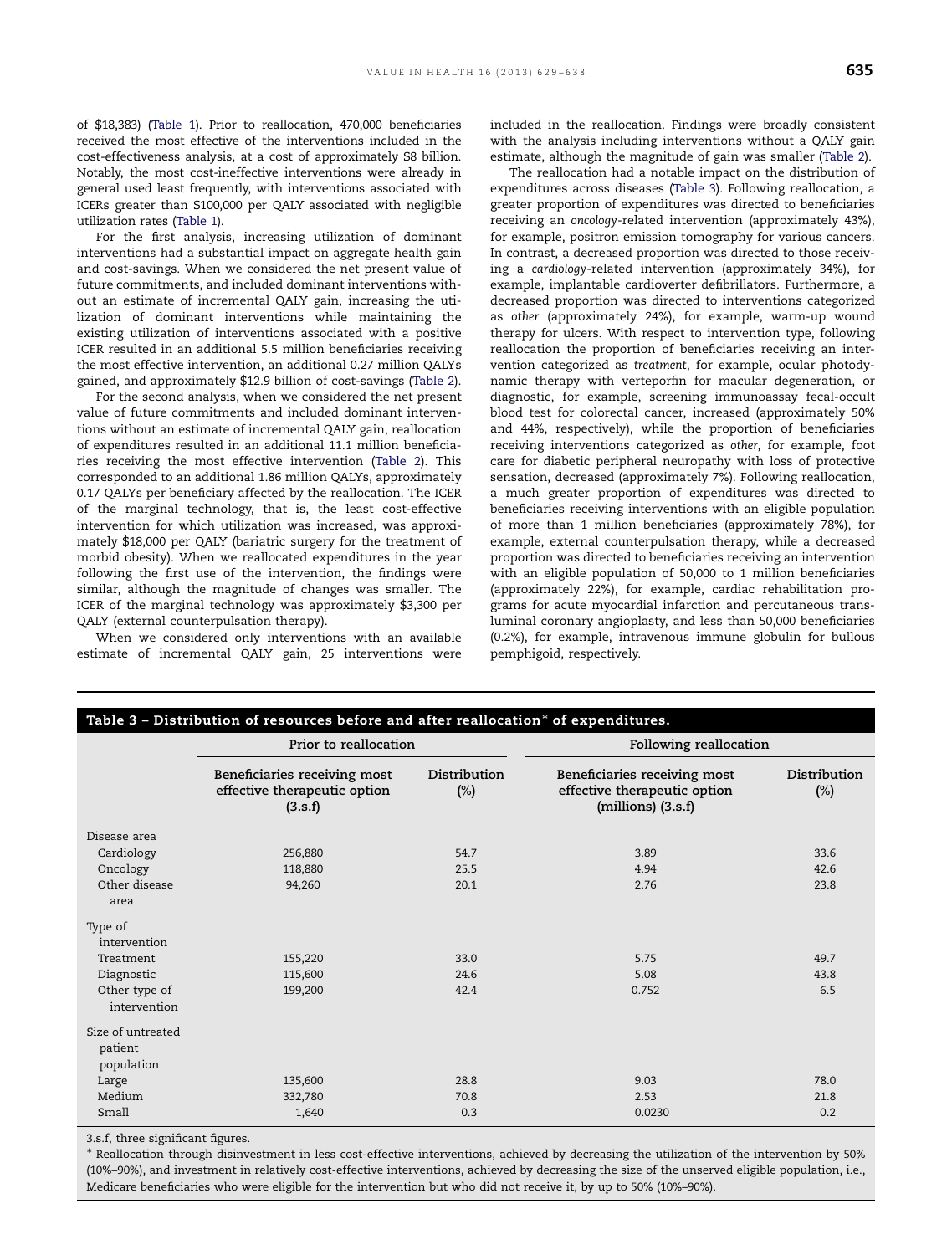# Discussion

Coverage of cost-ineffective interventions generates relatively little health gain for the expenditure and suggests that existing resources could provide greater benefits if directed toward more cost-effective alternative interventions. As others have shown, using cost-effectiveness evidence can lead to more efficient resource allocation [24]. For this research we used an empirical approach to estimate efficiency gains by reallocating expenditures among interventions considered in NCDs by using a costeffectiveness decision rule. This approach differs from studies that highlight inefficiencies by comparing expenditures across jurisdictions when adjusting for differences in populations [25,26]. While these studies highlight opportunities for efficiency gains, they do not suggest an approach to making care more efficient. In contrast, this study illustrates the potential to increase the aggregate health of Medicare beneficiaries while maintaining existing spending levels.

Our findings suggest that substantial efficiency gains are achievable by reallocating expenditures in accordance with cost-effectiveness evidence. Simply increasing the utilization of dominant interventions increases aggregate health gain, while generating addition resources, an approach in which no patients would receive a less effective therapeutic option. Reallocating expenditures in accordance with a broader definition of the costeffectiveness evidence increases the number of beneficiaries receiving the most effective therapeutic option—though inevitably some patients would then receive a less effective option than their current therapy—and results in sizeable aggregate health gains. As we included dominant interventions without an estimate of incremental QALY gain in the analysis, aggregate population health gain estimates are likely conservative.

Reallocation also affects the distribution of expenditures across diseases. Following reallocation, a greater proportion of resources was directed to beneficiaries receiving oncology-related interventions and a lesser proportion to beneficiaries receiving cardiology-related interventions and diseases categorized as other. Interestingly, many cost-effective, oncology-related interventions in our sample were diagnostic imaging modalities (e.g., positron emission tomography for various cancers) and tests, rather than chemotherapies, which are often associated with high ICERs [27].

### Limitations and Challenges

Many of the challenges of this research pertain to data limitations. Unlike other health technology assessment agencies—for example, the National Institute of Health and Clinical Excellence in the United Kingdom—the CMS does not independently perform cost-effectiveness analyses, nor does it require submission of cost-effectiveness evidence. Consequently, few of the costeffectiveness estimates we used originated from CMS decision memos, and for the most part we relied on estimates identified in the cost-effectiveness literature. As a result, there may have been a lack of consistency among cost-effectiveness studies with respect to methodology, perspective, costing, country of study, and so on.

While necessary, we used ICD-9 diagnostic codes to identify eligible beneficiaries, though this approach was somewhat crude, as such codes do not sufficiently capture all factors that inform patient management in practice, for example, patient preference. The Medicare claims database provides a "snapshot" of interventions received by Medicare beneficiaries and does not distinguish between incident and prevalent cases. Without this information, identifying eligible beneficiaries is imprecise; for example, identifying a beneficiary with Parkinson's disease is insufficient to confirm his or her eligibility for deep brain

stimulation, as this treatment is indicated only once pharmaceutical management is no longer effective. For other interventions, this is less problematic (e.g., foot care for diabetic patients suffering from diabetic peripheral neuropathy with loss of protective sensation), as the ICD-9 diagnostic codes were sufficient to identify this patient population.

An important assumption was that eligible patients who did not receive the intervention instead received the study comparator. While we attempted to ensure that CMS deemed the comparator relevant by affirming that CMS discussed it in the decision memo, this assumption introduces potential bias. In many cases, despite eligibility, Medicare beneficiaries are likely to receive no therapy or an alternative therapy not included in the cost-effectiveness analysis. Thus, there is potential for the ICER to be either overestimated or underestimated. In future research, we plan to explore and try to validate this assumption, potentially utilizing clinical opinion.

The requirement to integrate data from various sources limits the accuracy of study findings. Indeed, our study highlights the challenges of using currently available data for this type of analysis. While US-based recommendations for the performance cost-effectiveness analyses exist, evidence suggests that they are followed inconsistently [28].

### Policy Significance and Next Steps

In the United States, cost-effectiveness is often conflated with "rationing" and a reduction in health care provision. This research shows that rather than using it to reduce spending, it can identify how to increase aggregate population health while maintaining existing spending levels. Despite the limited number of considered interventions, our analysis illustrated that an additional 1.86 million QALYs (0.17 QALYs per affected beneficiary) were achievable, suggesting substantial gains in aggregate health if the policy were implemented on a larger scale.

The least cost-effective intervention to which more expenditure was allocated after reallocation was associated with an ICER of \$18,000 per QALY (bariatric surgery for the treatment of morbid obesity), less than the often used benchmarks of value in the United States, for example, \$50,000 to \$100,000 per QALY [29]. This finding suggests that there is much potential for Medicare to increase spending on interventions associated with ICERs judged highly cost-effective by traditional standards, while reducing spending on interventions deemed comparatively cost-ineffective [30].

Our research is not offered as a precise accounting exercise, but rather as an illustration of the potential of this approach, which, while incorporating a number of assumptions, underscores the substantial aggregate health gains potentially achievable from using cost-effectiveness evidence to inform resource allocation. Indeed, gains may be even greater if one could better account for patient heterogeneity and if beneficiaries who would benefit most were prioritized for treatment.

For a number of included dominant interventions, positive expenditure was required in their first year of use, with aggregate cost-savings achieved in subsequent years, for example, foot care for diabetic patients with neuropathy. This finding emphasizes that considering interventions over a short time horizon may not adequately account for the potential positive financial impact on the entire health care system. The apparent underutilization of dominant interventions provides an opportunity for policymakers. Research suggests that underutilization may be due to a lack of physician referral, insufficient physician reimbursement, and perceived clinical benefits of the intervention, among other factors [31–33].

Ideally, data available for the research in this article would be more abundant, and of higher quality and greater consistency. Preferably, available cost-effectiveness studies would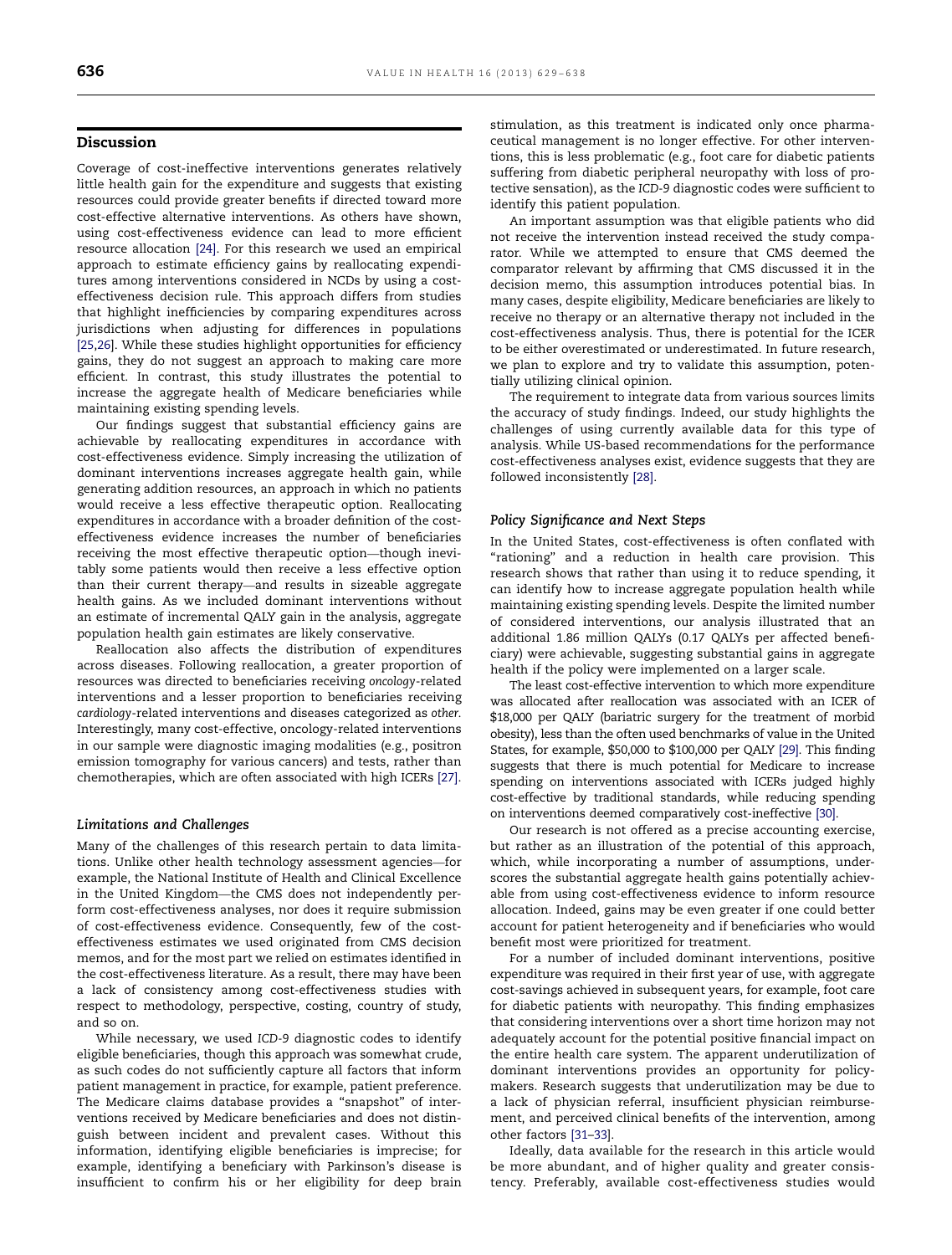include Medicare-specific direct costs and account for all relevant competing interventions. Costs would meet the specifications necessary to facilitate potential legislative action, for example, meet the standards of the Congressional Budget Office and CMS's Office of the Actuary [34,35]. Technologies should be evaluated over a time horizon for which costs and consequences, in terms of QALYs, are likely to differ, and reported on an annual basis. Ideally, studies would account for patient heterogeneity, with data available on the effectiveness of the intervention across beneficiaries in the indicated population.

Using a cost-effectiveness decision rule for resource allocation will impact the distribution of resources across Medicare beneficiaries. Despite the small number of included coverage decisions, the findings underscore the trade-offs inherent in resource allocation decisions, for example, the opportunity cost of prioritizing resources to a particular patient group. Indeed, the objective of maximizing aggregate health subject to a budget constraint is not entirely consistent with CMS's decision-making criteria. Other factors including the nature, strength, and uncertainty of the available evidence; the availability of alternative interventions; potential impact of the decision on access to health care; statutory mandates to cover certain services; and political considerations are important as well [36,37].

It is important to highlight that a minority of CMS's coverage decisions for interventions are made at the national level in NCDs and that we included only coverage decisions associated with cost-effectiveness estimates. Consequently, this research is limited to a relatively small, and potentially unrepresentative, selection of interventions. Included interventions may not be those for which a reallocation of expenditures would yield the greatest efficiency gains. Indeed, targeting interventions with the largest potential health gains may be impractical if they reflect widely used and accepted services, despite poor costeffectiveness. Rather, targeting interventions for which a change in therapeutic management is more feasible may be a more appropriate approach. We chose arbitrarily to use a 50% (range 10%–90%) change in utilization to simulate resource allocation. Accounting for the relative ease of investing/disinvesting in interventions would be one approach for advancing this research and may produce more realistic efficiency gain estimates.

As an illustrative exercise this research could be furthered by focusing on a select group of interventions for which high-quality data are available, potentially interventions from the same class or for the same indication. Having data of sufficient quality would allow the adoption of alternative approaches, for example, integer programming, or a stochastic process to account for uncertainty in the parameter estimates and for disease incidence.

A larger sample would allow a more comprehensive categorization of interventions and facilitate a more thorough examination of the consequences of using cost-effectiveness evidence to guide resource allocation. For example, as research has shown that society has a preference for the treatment of severe diseases, a variable to capture disease severity would be valuable [38–41]. By better understanding Medicare beneficiaries' resource allocation preferences, the appropriateness of alternative resource use patterns could be evaluated.

# Conclusions

While the US health care system has not embraced the use of cost-effectiveness evidence to inform health care resource allocation, this research illustrates the potential value and consequences of such an approach. While it is apparent that available data present challenges with this methodology, our research

illustrates that substantial health gains are achievable from a reallocation of expenditures within existing spending levels.

Source of financial support: This research was funded in part by a grant from the Commonwealth Fund (Grant No. 20090203).

#### REFERENCES

- [1] Keehan SP, Sisko AM, Truffer CJ, et al. National health spending projections through 2020: economic recovery and reform drive faster spending growth. Health Aff (Millwood) 2011;30:1594–605.
- [2] Organisation for Economic Co-operation and Development. OECD Health Data 2010: How Does the United States Compare? Paris, France: OECD Publishing.
- [3] Davis K, Schoen C, Stremikis K. Mirror, mirror on the wall. How the performance of the US health care system compares internationally. 2010 update. 2010. Available from: [http://www.commonwealthfund.](http://www.commonwealthfund.org/~/media/Files/Publications/Fund%20Report/2010/Jun/1400_Davis_Mirror_Mirror_on_the_wall_2010.pdf) [org/](http://www.commonwealthfund.org/~/media/Files/Publications/Fund%20Report/2010/Jun/1400_Davis_Mirror_Mirror_on_the_wall_2010.pdf)~[/media/Files/Publications/Fund%20Report/2010/Jun/1400\\_Davis\\_](http://www.commonwealthfund.org/~/media/Files/Publications/Fund%20Report/2010/Jun/1400_Davis_Mirror_Mirror_on_the_wall_2010.pdf) [Mirror\\_Mirror\\_on\\_the\\_wall\\_2010.pdf](http://www.commonwealthfund.org/~/media/Files/Publications/Fund%20Report/2010/Jun/1400_Davis_Mirror_Mirror_on_the_wall_2010.pdf). [Accessed June 8, 2012].
- [4] Bryan S, Sofaer S, Siegelberg T, Gold M. Has the time come for costeffectiveness analysis in US health care? Health Econ Policy Law 2009;4(Pt 4):425–43.
- [5] Centers for Medicare & Medicaid Services. National health expenditure data. Available from: [https://www.cms.gov/NationalHealth](https://www.cms.gov/NationalHealthExpendData/downloads/tables.pdf) [ExpendData/downloads/tables.pdf](https://www.cms.gov/NationalHealthExpendData/downloads/tables.pdf). [Accessed June 8, 2012].
- [6] Bentley TG, Effros RM, Palar K, Keeler EB. Waste in the U.S. health care system: a conceptual framework. Milbank Q 2008;86:629–59.
- [7] Fisher ES, Wennberg DE, Stukel TA, et al. The implications of regional variations in Medicare spending, part 1: the content, quality, and accessibility of care. Ann Intern Med 2003;138:273–87.
- [8] Garber A, Goldman DP, Jena AB. The promise of health care cost containment. Health Aff (Millwood) 2007;26:1545–7.
- [9] United States General Accounting Office. Report to the Chairman, Subcommittee on Health, Committee on Ways and Means, House of Representatives. Medicare: Divided Authority for Policies on Coverage of Procedures and Devices Results in Inequities. Apr 11, 2003, GAO-03-175. Available from: [http://www.gao.gov/assets/240/237841.pdf](http://www.bls.gov/cpi/cpifact4.htm). [Accessed June 8, 2012].
- [10] Berwick DM, Hackbarth AD. Eliminating waste in US health care. JAMA 2012;307:1513–6.
- [11] Medicare Program; Revised Process for Making Medicare National Coverage Determinations; Notice of proposed rulemaking, 68 Federal Register 187 (26 September 2003), pp 55634–41.
- [12] Centers for Medicare & Medicaid Services. Guidance for the public, industry and CMS staff: factors CMS considers in opening a national coverage determination. Available from: [http://www.cms.gov/medicare](http://www.cms.gov/medicare-coverage-database/details/medicare-coverage-document-details.aspx?MCDId=6&McdName=Factors+CMS+Considers+in+Opening+a+National+Coverage+Determination&mcdtypename=Guidance+Documents&MCDIndexType=1&bc=BAAIAAAAAAAA&)[coverage-database/details/medicare-coverage-document-details.aspx?](http://www.cms.gov/medicare-coverage-database/details/medicare-coverage-document-details.aspx?MCDId=6&McdName=Factors+CMS+Considers+in+Opening+a+National+Coverage+Determination&mcdtypename=Guidance+Documents&MCDIndexType=1&bc=BAAIAAAAAAAA&) [MCDId=6&McdName=Factors](http://www.cms.gov/medicare-coverage-database/details/medicare-coverage-document-details.aspx?MCDId=6&McdName=Factors+CMS+Considers+in+Opening+a+National+Coverage+Determination&mcdtypename=Guidance+Documents&MCDIndexType=1&bc=BAAIAAAAAAAA&)+[CMS](http://www.cms.gov/medicare-coverage-database/details/medicare-coverage-document-details.aspx?MCDId=6&McdName=Factors+CMS+Considers+in+Opening+a+National+Coverage+Determination&mcdtypename=Guidance+Documents&MCDIndexType=1&bc=BAAIAAAAAAAA&)+[Considers](http://www.cms.gov/medicare-coverage-database/details/medicare-coverage-document-details.aspx?MCDId=6&McdName=Factors+CMS+Considers+in+Opening+a+National+Coverage+Determination&mcdtypename=Guidance+Documents&MCDIndexType=1&bc=BAAIAAAAAAAA&)+[in](http://www.cms.gov/medicare-coverage-database/details/medicare-coverage-document-details.aspx?MCDId=6&McdName=Factors+CMS+Considers+in+Opening+a+National+Coverage+Determination&mcdtypename=Guidance+Documents&MCDIndexType=1&bc=BAAIAAAAAAAA&)+[Opening](http://www.cms.gov/medicare-coverage-database/details/medicare-coverage-document-details.aspx?MCDId=6&McdName=Factors+CMS+Considers+in+Opening+a+National+Coverage+Determination&mcdtypename=Guidance+Documents&MCDIndexType=1&bc=BAAIAAAAAAAA&)+[a](http://www.cms.gov/medicare-coverage-database/details/medicare-coverage-document-details.aspx?MCDId=6&McdName=Factors+CMS+Considers+in+Opening+a+National+Coverage+Determination&mcdtypename=Guidance+Documents&MCDIndexType=1&bc=BAAIAAAAAAAA&) +[National](http://www.cms.gov/medicare-coverage-database/details/medicare-coverage-document-details.aspx?MCDId=6&McdName=Factors+CMS+Considers+in+Opening+a+National+Coverage+Determination&mcdtypename=Guidance+Documents&MCDIndexType=1&bc=BAAIAAAAAAAA&)+[Coverage](http://www.cms.gov/medicare-coverage-database/details/medicare-coverage-document-details.aspx?MCDId=6&McdName=Factors+CMS+Considers+in+Opening+a+National+Coverage+Determination&mcdtypename=Guidance+Documents&MCDIndexType=1&bc=BAAIAAAAAAAA&)+[Determination&mcdtypename=Guidance](http://www.cms.gov/medicare-coverage-database/details/medicare-coverage-document-details.aspx?MCDId=6&McdName=Factors+CMS+Considers+in+Opening+a+National+Coverage+Determination&mcdtypename=Guidance+Documents&MCDIndexType=1&bc=BAAIAAAAAAAA&)+[Docum](http://www.cms.gov/medicare-coverage-database/details/medicare-coverage-document-details.aspx?MCDId=6&McdName=Factors+CMS+Considers+in+Opening+a+National+Coverage+Determination&mcdtypename=Guidance+Documents&MCDIndexType=1&bc=BAAIAAAAAAAA&) [ents&MCDIndexType=1](http://www.cms.gov/medicare-coverage-database/details/medicare-coverage-document-details.aspx?MCDId=6&McdName=Factors+CMS+Considers+in+Opening+a+National+Coverage+Determination&mcdtypename=Guidance+Documents&MCDIndexType=1&bc=BAAIAAAAAAAA&)&[bc=BAAIAAAAAAAA&](http://www.cms.gov/medicare-coverage-database/details/medicare-coverage-document-details.aspx?MCDId=6&McdName=Factors+CMS+Considers+in+Opening+a+National+Coverage+Determination&mcdtypename=Guidance+Documents&MCDIndexType=1&bc=BAAIAAAAAAAA&). [Accessed June 8, 2012].
- [13] Chambers JD, Neumann PJ, Buxton MJ. Does Medicare have an implicit cost-effectiveness threshold? Med Decis Making 2010;30:E14–27.
- [14] Chambers JD, Morris S, Neumann PJ, Buxton MJ. Factors predicting Medicare national coverage: an empirical analysis. Med Care 2012;50:249–56.
- [15] U.S. National Library of Medicine. PubMed: U.S. National Library of Medicine, National Institutes of Health. Available from: [http://www.](http://www.ncbi.nlm.nih.gov/pubmed/) [ncbi.nlm.nih.gov/pubmed/](http://www.ncbi.nlm.nih.gov/pubmed/). [Accessed June 8, 2012].
- [16] CEA Registry. Tufts Medical Center Cost-Effectiveness Analysis (CEA) Registry. Available from: [http://www.cearegistry.org.](http://www.cearegistry.org) [Accessed June 8, 2012].
- [17] Health Economic Evaluation Database. Health Economic Evaluation Database. Available from: [http://www3.interscience.wiley.com/cgi-bin/](http://www3.interscience.wiley.com/cgi-bin/mrwhome/114130635/HOME) [mrwhome/114130635/HOME](http://www3.interscience.wiley.com/cgi-bin/mrwhome/114130635/HOME). [Accessed June 8, 2012].
- [18] Centre for Reviews and Dissemination. National Health Service-Economic Evaluation Database. Available from: [http://www.crd.york.ac.](http://www.crd.york.ac.uk/crdweb/) [uk/crdweb/](http://www.crd.york.ac.uk/crdweb/). [Accessed June 8, 2012].
- [19] Erickson P, Wilson R, Shannon I. Years of healthy life. Healthy People 2000 Stat Notes 1995;7:1–15.
- [20] Organisation for Economic Co-operation and Development. Purchasing power parity (PPP) statistics. 2010. Available from: [http://www.oecd.org/](http://www.oecd.org/dataoecd/61/56/39653523.xls) [dataoecd/61/56/39653523.xls.](http://www.oecd.org/dataoecd/61/56/39653523.xls) [Accessed February 27, 2013].
- [21] U.S. Bureau of Labor Statistics. Measuring Price Change for Medical Care in the CPI. Available from: [http://www.bls.gov/cpi/cpifact4.htm.](http://www.bls.gov/cpi/cpifact4.htm) [Accessed June 8, 2012].
- [22] Centers for Medicare & Medicaid Services . Research, statistics, data and systems: limited data sets. Available from: [http://www.cms.gov/](http://www.cms.gov/LimitedDataSets/01_Overview.asp#TopOfPage) [LimitedDataSets/01\\_Overview.asp#TopOfPage.](http://www.cms.gov/LimitedDataSets/01_Overview.asp#TopOfPage) [Accessed June 8, 2012].
- Johannesson M, Weinstein MC. On the decision rules of costeffectiveness analysis. J Health Econ 1993;12:459–67.